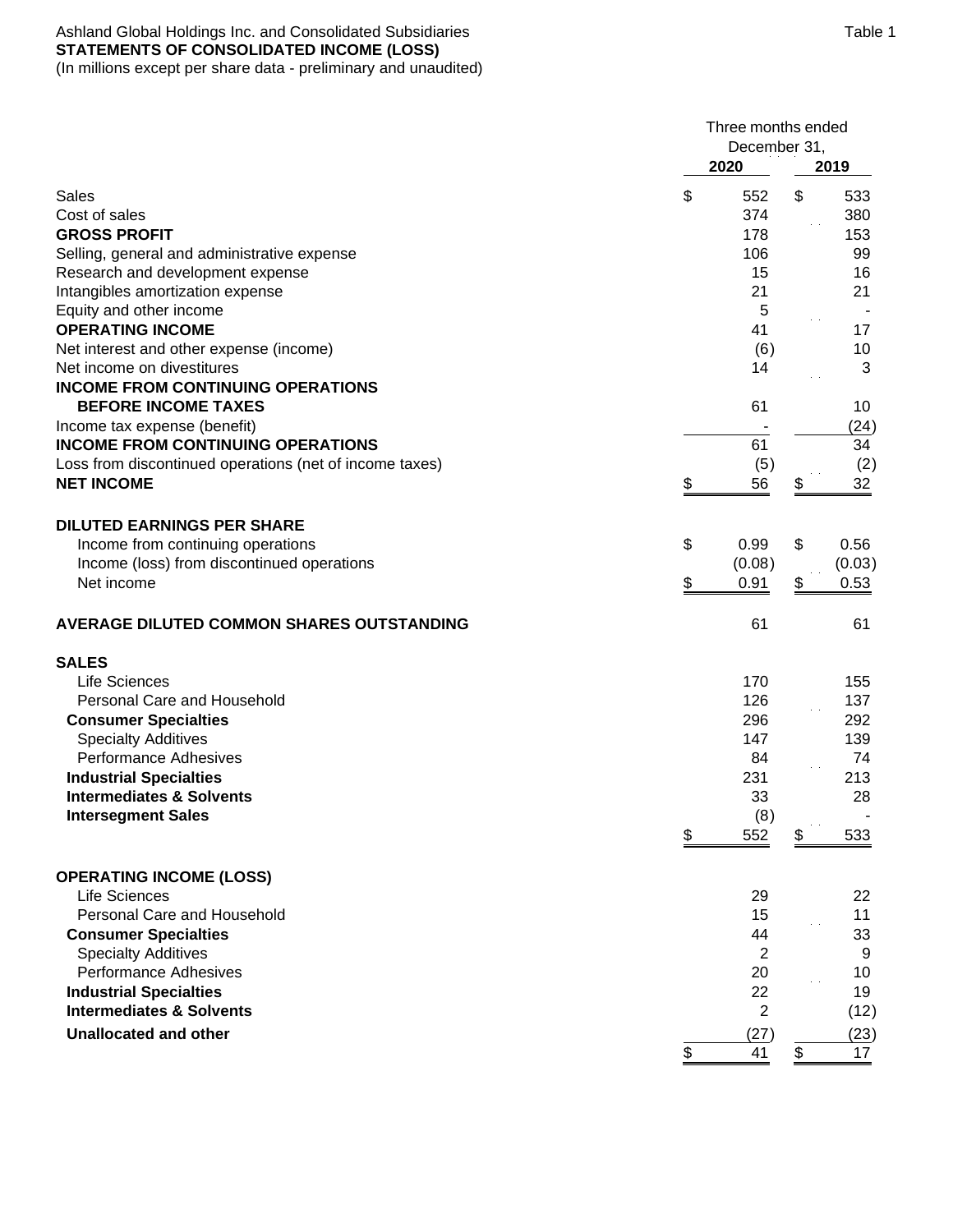## Ashland Global Holdings Inc. and Consolidated Subsidiaries **CONDENSED CONSOLIDATED BALANCE SHEETS**

(In millions - preliminary and unaudited)

|                                            | December 31<br>2020 |     | September 30<br>2020 |       |  |
|--------------------------------------------|---------------------|-----|----------------------|-------|--|
| <b>ASSETS</b>                              |                     |     |                      |       |  |
| <b>Current assets</b>                      |                     |     |                      |       |  |
| Cash and cash equivalents                  | \$                  | 335 | \$                   | 454   |  |
| Accounts receivable                        | 409                 |     |                      | 471   |  |
| Inventories                                | 537                 |     |                      | 529   |  |
| Other assets                               |                     | 100 |                      | 87    |  |
| Held for sale                              |                     |     |                      | 6     |  |
| <b>Total current assets</b>                | 1,381               |     |                      | 1,547 |  |
| Noncurrent assets                          |                     |     |                      |       |  |
| Property, plant and equipment              |                     |     |                      |       |  |
| Cost                                       | 3,310               |     |                      | 3,265 |  |
| Accumulated depreciation                   | 1,748               |     |                      | 1,700 |  |
| Net property, plant and equipment          | 1,562               |     |                      | 1,565 |  |
| Goodwill                                   | 1,792               |     |                      | 1,758 |  |
| Intangibles                                | 1,001               |     |                      | 1,013 |  |
| Operating lease assets, net                |                     | 137 |                      | 137   |  |
| <b>Restricted investments</b>              | 316                 |     |                      | 301   |  |
| Asbestos insurance receivable              |                     | 130 |                      | 136   |  |
| Deferred income taxes                      |                     | 26  |                      | 26    |  |
| Other assets                               | 397                 |     |                      | 394   |  |
| Total noncurrent assets                    | 5,361               |     |                      | 5,330 |  |
| <b>Total assets</b>                        | \$<br>6,742         |     | \$                   | 6,877 |  |
| <b>LIABILITIES AND EQUITY</b>              |                     |     |                      |       |  |
| <b>Current liabilities</b>                 |                     |     |                      |       |  |
| Short-term debt                            | \$                  | 93  | \$                   | 280   |  |
| Trade and other payables                   | 217                 |     |                      | 233   |  |
| Accrued expenses and other liabilities     | 252                 |     |                      | 277   |  |
| Current operating lease obligations        |                     | 23  |                      | 23    |  |
| <b>Total current liabilities</b>           | 585                 |     |                      | 813   |  |
| Noncurrent liabilities                     |                     |     |                      |       |  |
| Long-term debt                             | 1,601               |     |                      | 1,573 |  |
| Asbestos litigation reserve                |                     | 498 |                      | 513   |  |
| Deferred income taxes                      |                     | 222 |                      | 229   |  |
| Employee benefit obligations               |                     | 157 |                      | 157   |  |
| Operating lease obligations                | 124                 |     |                      | 124   |  |
| Other liabilities                          | 433                 |     |                      | 432   |  |
| <b>Total noncurrent liabilities</b>        | 3,035               |     |                      | 3,028 |  |
| Stockholders' equity                       | 3,122               |     |                      | 3,036 |  |
| Total liabilities and stockholders' equity | 6,742<br>\$         |     | \$                   | 6,877 |  |
|                                            |                     |     |                      |       |  |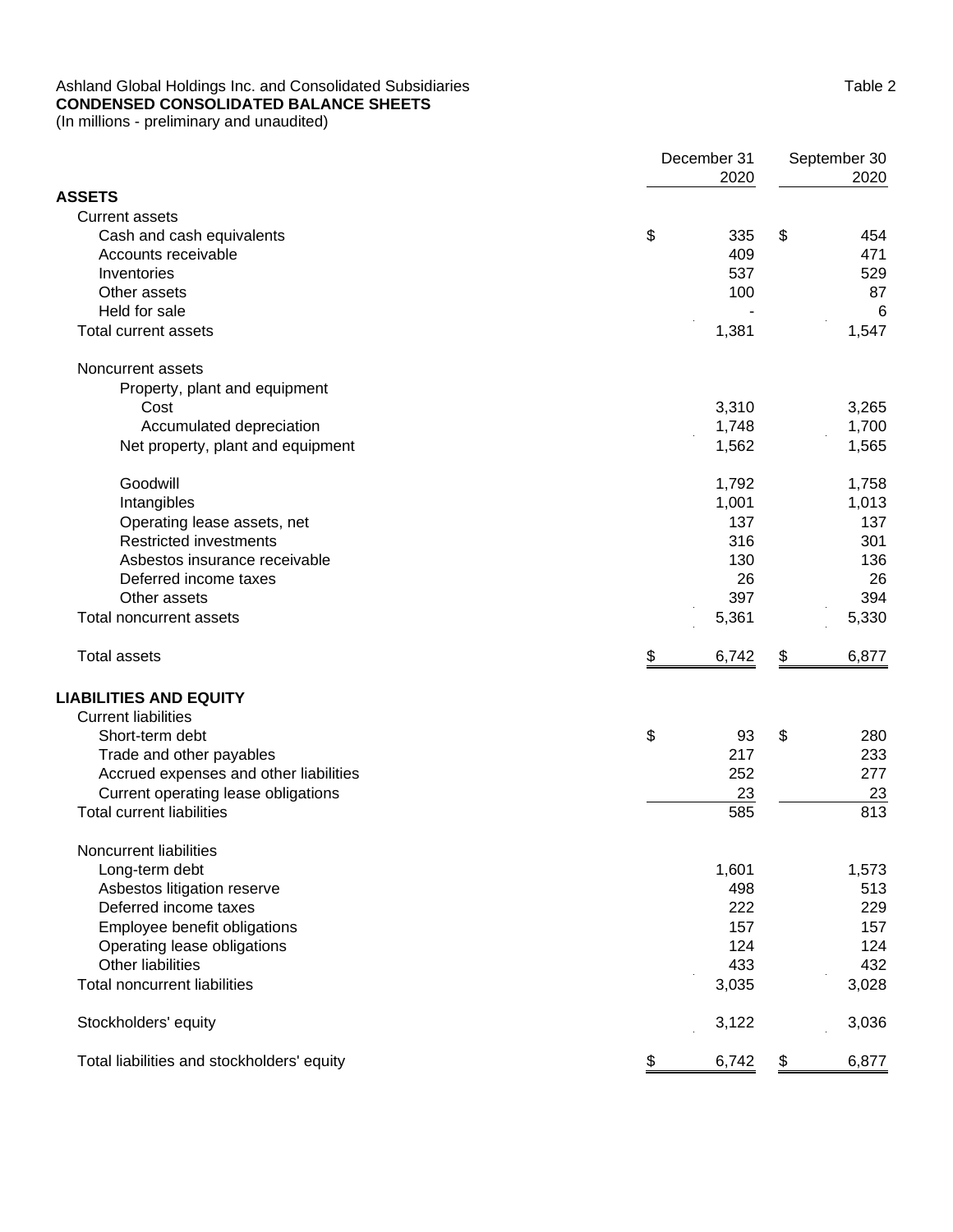# Ashland Global Holdings Inc. and Consolidated Subsidiaries **STATEMENTS OF CONSOLIDATED CASH FLOWS**

(In millions - preliminary and unaudited)

|                                                                                                                                                                                | Three months ended<br>December 31 |                          |  |  |
|--------------------------------------------------------------------------------------------------------------------------------------------------------------------------------|-----------------------------------|--------------------------|--|--|
|                                                                                                                                                                                | 2020                              | 2019                     |  |  |
| CASH FLOWS PROVIDED (USED) BY OPERATING ACTIVITIES                                                                                                                             |                                   |                          |  |  |
| <b>FROM CONTINUING OPERATIONS</b>                                                                                                                                              |                                   |                          |  |  |
| Net income (loss)                                                                                                                                                              | \$<br>56                          | \$<br>32                 |  |  |
| Loss from discontinued operations (net of taxes)                                                                                                                               | 5                                 | 2                        |  |  |
| Adjustments to reconcile income from continuing operations to                                                                                                                  |                                   |                          |  |  |
| cash flows from operating activities                                                                                                                                           |                                   |                          |  |  |
| Depreciation and amortization                                                                                                                                                  | 62                                | 61                       |  |  |
| Original issue discount and debt issuance cost amortization                                                                                                                    | $\mathbf{1}$                      | $\overline{2}$           |  |  |
| Deferred income taxes                                                                                                                                                          | (5)                               | (12)                     |  |  |
| Gain from sales of property and equipment                                                                                                                                      | (4)                               |                          |  |  |
| Stock based compensation expense                                                                                                                                               | 4                                 | 4                        |  |  |
| Income from restricted investments                                                                                                                                             | (23)                              | (13)                     |  |  |
| Net income on divestitures                                                                                                                                                     | (14)                              |                          |  |  |
| Impairments                                                                                                                                                                    | 9                                 |                          |  |  |
| Pension contributions                                                                                                                                                          | (2)                               | (1)                      |  |  |
| Change in operating assets and liabilities (a)                                                                                                                                 | 17                                | (109)                    |  |  |
| Total cash flows provided (used) by operating activities from continuing operations<br>CASH FLOWS PROVIDED (USED) BY INVESTING ACTIVITIES<br><b>FROM CONTINUING OPERATIONS</b> | 106                               | (34)                     |  |  |
| Additions to property, plant and equipment                                                                                                                                     | (30)                              | (29)                     |  |  |
| Proceeds from disposal of property, plant and equipment                                                                                                                        | 5                                 |                          |  |  |
| Proceeds from sale or restructuring of operations                                                                                                                              | 14                                |                          |  |  |
| Net purchase of funds restricted for specific transactions                                                                                                                     |                                   |                          |  |  |
| Reimbursements from restricted investments                                                                                                                                     | (1)<br>8                          | (1)<br>10                |  |  |
| Proceeds from sale of securities                                                                                                                                               | 42                                | $\overline{4}$           |  |  |
| Purchases of securities                                                                                                                                                        |                                   |                          |  |  |
|                                                                                                                                                                                | (42)                              | (4)                      |  |  |
| Total cash flows used by investing activities from continuing operations<br>CASH FLOWS PROVIDED (USED) BY FINANCING ACTIVITIES<br><b>FROM CONTINUING OPERATIONS</b>            | (4)                               | (20)                     |  |  |
| Proceeds from (repayment of) short-term debt                                                                                                                                   | (187)                             | 14                       |  |  |
| Cash dividends paid                                                                                                                                                            | (17)                              | (16)                     |  |  |
| Stock based compensation employee withholding taxes paid in cash                                                                                                               | (3)                               | (5)                      |  |  |
| Total cash flows used by financing activities from continuing operations                                                                                                       | (207)                             | (7)                      |  |  |
| CASH PROVIDED (USED) BY CONTINUING OPERATIONS                                                                                                                                  | (105)                             | (61)                     |  |  |
| Cash provided (used) by discontinued operations                                                                                                                                |                                   |                          |  |  |
| Operating cash flows                                                                                                                                                           | (14)                              | (17)                     |  |  |
| Investing cash flows                                                                                                                                                           | (3)                               | $\overline{2}$           |  |  |
| Effect of currency exchange rate changes on cash and cash equivalents                                                                                                          | 3                                 | $\mathbf{1}$             |  |  |
| <b>INCREASE (DECREASE) IN CASH AND CASH EQUIVALENTS</b>                                                                                                                        | (119)                             | (75)                     |  |  |
| CASH AND CASH EQUIVALENTS - BEGINNING OF PERIOD                                                                                                                                | 454                               | 232                      |  |  |
| <b>CASH AND CASH EQUIVALENTS - END OF PERIOD</b>                                                                                                                               | 335                               | \$<br>157                |  |  |
|                                                                                                                                                                                |                                   |                          |  |  |
| <b>DEPRECIATION AND AMORTIZATION</b>                                                                                                                                           |                                   |                          |  |  |
| Life Sciences                                                                                                                                                                  | 16                                | 15                       |  |  |
| Personal Care and Household                                                                                                                                                    | 19                                | 19                       |  |  |
| <b>Consumer Specialties</b>                                                                                                                                                    | 35                                | 34                       |  |  |
| <b>Specialty Additives</b>                                                                                                                                                     | 21                                | 20                       |  |  |
| Performance Adhesives                                                                                                                                                          | 3                                 | 4                        |  |  |
| <b>Industrial Specialties</b>                                                                                                                                                  | 24                                | 24                       |  |  |
| <b>Intermediates &amp; Solvents</b>                                                                                                                                            | 3                                 | 3                        |  |  |
| Unallocated and other                                                                                                                                                          |                                   | $\overline{\phantom{a}}$ |  |  |
|                                                                                                                                                                                | 62<br>\$                          | 61<br>\$                 |  |  |

(a) Excludes changes resulting from operations acquired or sold.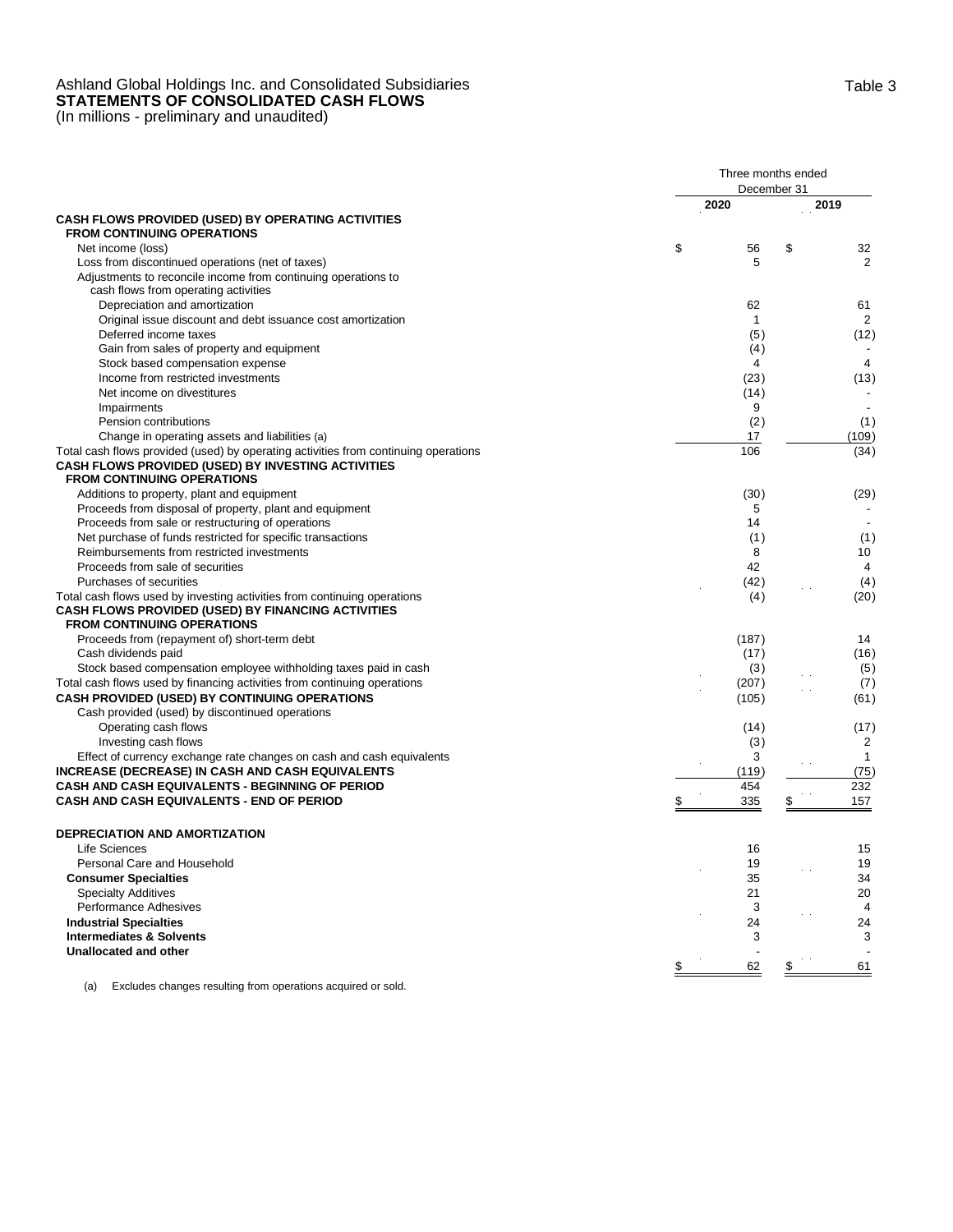#### Ashland Global Holdings Inc. and Consolidated Subsidiaries **RECONCILIATION OF NON-GAAP DATA - ADJUSTED EBITDA** (In millions - preliminary and unaudited)

|                                                     | Three months ended |     |                |  |  |  |
|-----------------------------------------------------|--------------------|-----|----------------|--|--|--|
|                                                     | December 31        |     |                |  |  |  |
| Adjusted EBITDA - Ashland Global Holdings Inc.      | 2020               |     | 2019           |  |  |  |
| Net income                                          | \$<br>56           | \$  | 32             |  |  |  |
| Income tax expense (benefit)                        |                    |     | (24)           |  |  |  |
| Net interest and other expense (income)             | (6)                |     | 10             |  |  |  |
| Depreciation and amortization                       | 62                 |     | 61             |  |  |  |
| <b>EBITDA</b>                                       | 112                |     | 79             |  |  |  |
| Loss from discontinued operations (net of taxes)    | 5                  |     | $\overline{2}$ |  |  |  |
| Net income on divestitures key items (see Table 5)  | (14)               |     |                |  |  |  |
| Operating key items (see Table 5)                   | 21                 |     | 7              |  |  |  |
| <b>Adjusted EBITDA</b>                              | 124                |     | 88             |  |  |  |
| Life Sciences                                       |                    |     |                |  |  |  |
| Operating income                                    | \$<br>29           | \$. | 22             |  |  |  |
| Add:                                                |                    |     |                |  |  |  |
| Depreciation and amortization                       | 16                 |     | 15             |  |  |  |
| <b>Adjusted EBITDA</b>                              | 45                 |     | 37             |  |  |  |
|                                                     |                    |     |                |  |  |  |
| Personal Care and Household                         |                    |     |                |  |  |  |
| Operating income                                    | \$<br>15           | \$  | 11             |  |  |  |
| Add:                                                |                    |     |                |  |  |  |
| Depreciation and amortization                       | 19                 |     | 19             |  |  |  |
| <b>Adjusted EBITDA</b>                              | 34                 | \$  | 30             |  |  |  |
| <b>Adjusted EBITDA - Consumer Specialties Total</b> |                    |     |                |  |  |  |
| Operating income                                    | \$<br>44           | \$  | 33             |  |  |  |
| Add:                                                |                    |     |                |  |  |  |
| Depreciation and amortization                       | 35                 |     | 34             |  |  |  |
| <b>Adjusted EBITDA</b>                              | 79                 |     | 67             |  |  |  |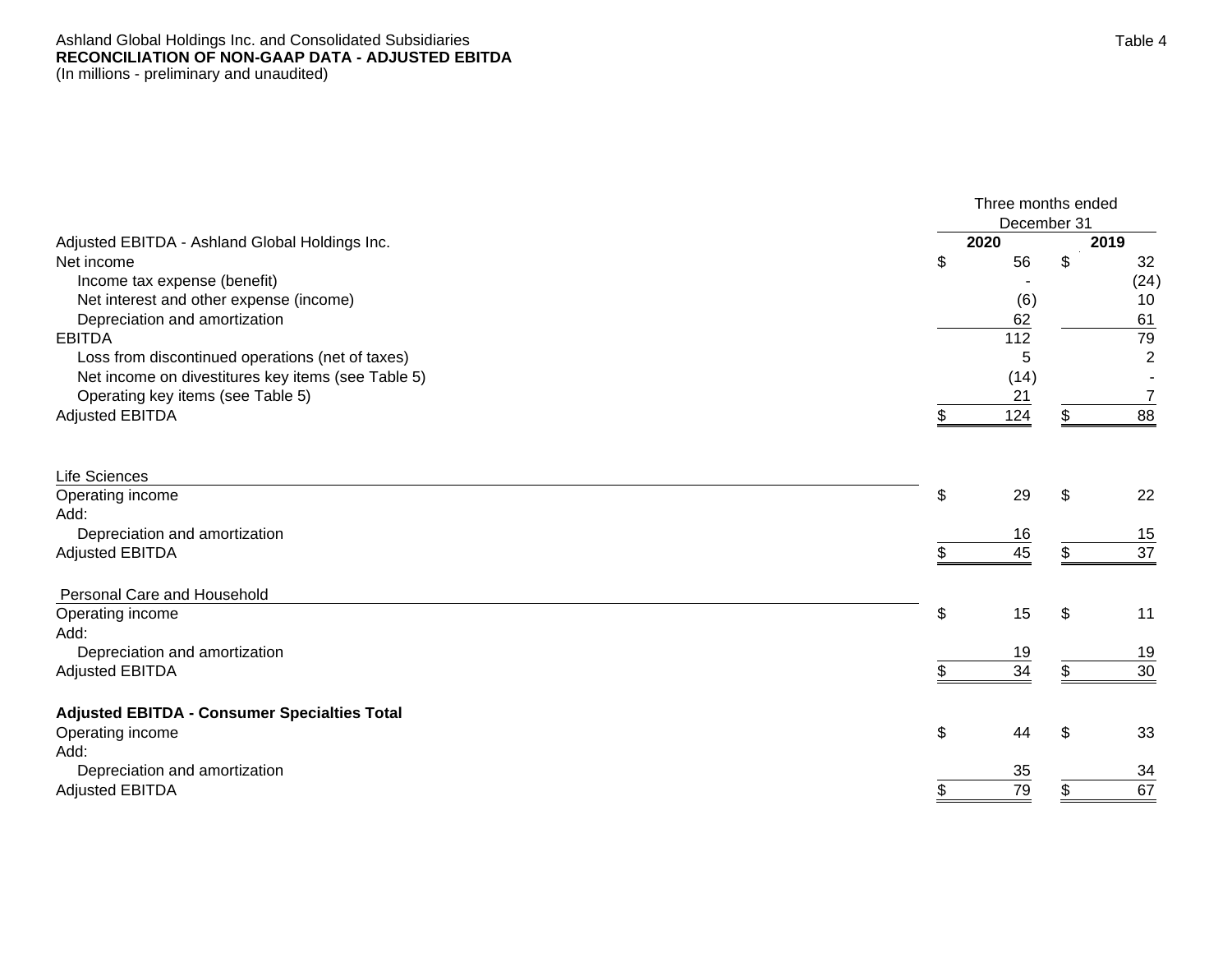#### Ashland Global Holdings Inc. and Consolidated Subsidiaries **RECONCILIATION OF NON -GAAP DATA - ADJUSTED EBITDA** (In millions - preliminary and unaudited)

|                                                       | Three months ended   | December 31 |      |
|-------------------------------------------------------|----------------------|-------------|------|
|                                                       | 2020                 |             | 2019 |
| <b>Specialty Additives</b>                            |                      |             |      |
| Operating income                                      | \$<br>$\overline{2}$ | \$          | 9    |
| Add:                                                  |                      |             |      |
| Depreciation and amortization                         | 21                   |             | 20   |
| Operating key items (see Table 5)                     |                      |             |      |
| <b>Adjusted EBITDA</b>                                | 32                   |             | 29   |
| <b>Performance Adhesives</b>                          |                      |             |      |
| Operating income                                      | \$<br>20             | \$          | 10   |
| Add:                                                  |                      |             |      |
| Depreciation and amortization                         | 3                    |             | 4    |
| <b>Adjusted EBITDA</b>                                | 23                   |             | 14   |
| <b>Adjusted EBITDA - Industrial Specialties Total</b> |                      |             |      |
| Operating income                                      | \$<br>22             | \$          | 19   |
| Add:                                                  |                      |             |      |
| Depreciation and amortization                         | 24                   |             | 24   |
| Operating key items (see Table 5)                     | 9                    |             |      |
| <b>Adjusted EBITDA</b>                                | 55                   |             | 43   |
| <b>Adjusted EBITDA - Intermediates and Solvents</b>   |                      |             |      |
| Operating income                                      | \$<br>$\overline{2}$ | \$          | (12) |
| Add:                                                  |                      |             |      |
| Depreciation and amortization                         | 3                    |             | 3    |
| <b>Adjusted EBITDA</b>                                | 5                    |             | (9)  |
|                                                       |                      |             |      |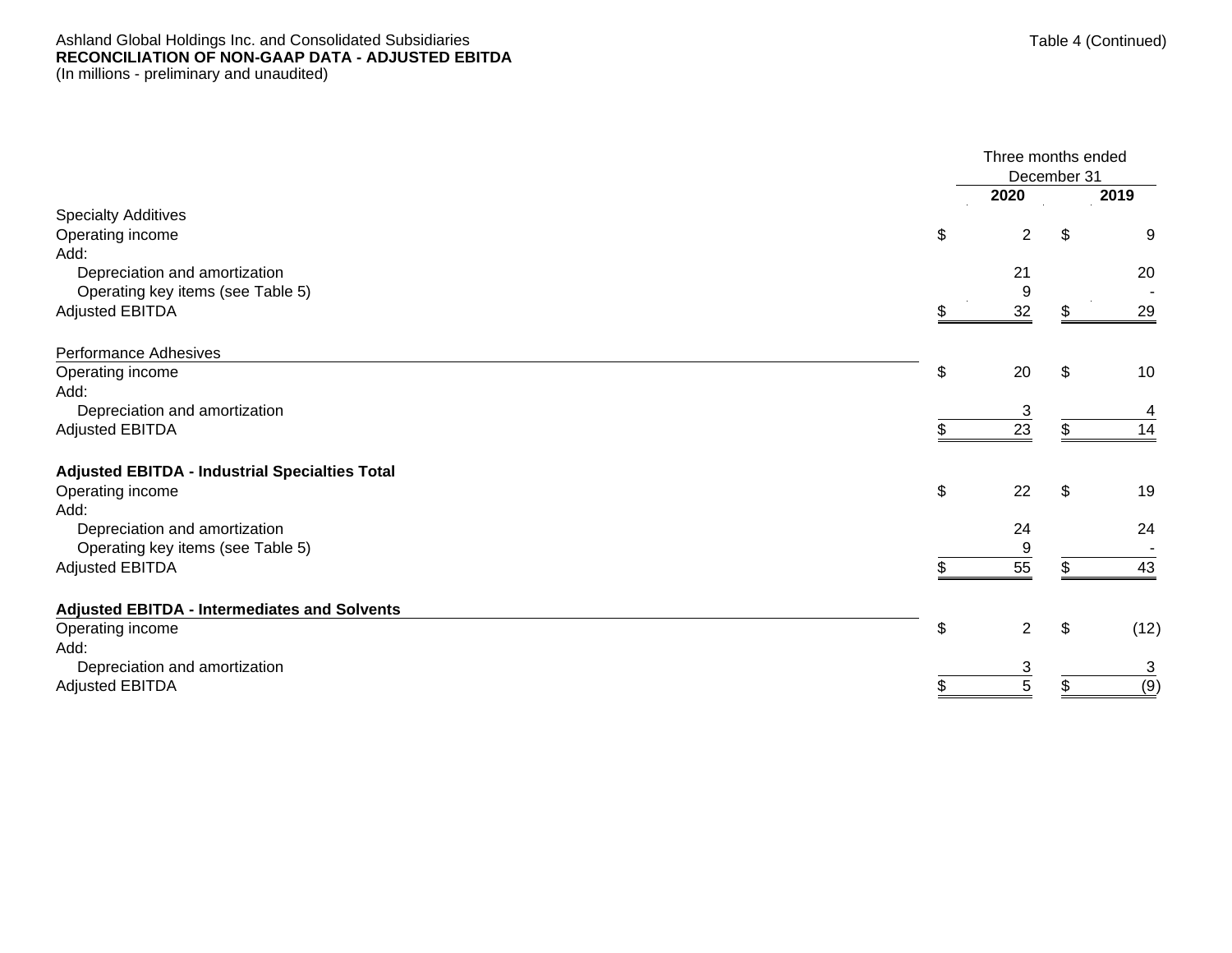# Ashland Global Holdings Inc. and Consolidated Subsidiaries **SEGMENT COMPONENTS OF KEY ITEMS FOR APPLICABLE INCOME STATEMENT CAPTIONS**

(In millions - preliminary and unaudited)

|                                                                                                                                                                     |                  |                       |                                      |                                            |                        | Three Months Ended December 31, 2020 |                                  |                               |                                        |                             |
|---------------------------------------------------------------------------------------------------------------------------------------------------------------------|------------------|-----------------------|--------------------------------------|--------------------------------------------|------------------------|--------------------------------------|----------------------------------|-------------------------------|----------------------------------------|-----------------------------|
|                                                                                                                                                                     |                  | Life<br>Sciences      | Personal<br>Care<br>and<br>Household | <b>Consumer</b><br><b>Specialties</b>      | Specialty<br>Additives | Performance<br>Adhesives             | Industrial<br><b>Specialties</b> | Intermediates<br>and Solvents | <b>Unallocated</b><br>& Other          | Total                       |
| <b>OPERATING INCOME (LOSS)</b>                                                                                                                                      |                  |                       |                                      |                                            |                        |                                      |                                  |                               |                                        |                             |
| Operating key items:<br>Restructuring, separation and other costs<br>Capital project impairment                                                                     | \$               |                       |                                      | \$                                         | \$<br>(9)              | \$                                   | \$<br>(9)                        | £.                            | \$<br>(12)<br>$\overline{\phantom{a}}$ | \$<br>(12)<br>(9)           |
| All other operating income (loss)<br>Operating income (loss)                                                                                                        |                  | 29<br>29              | 15<br>15                             | 44<br>44                                   | 11<br>$\overline{2}$   | 20<br>20                             | 31<br>22                         | $\sqrt{2}$<br>$\overline{2}$  | (15)<br>(27)                           | 62<br>41                    |
| NET INTEREST AND OTHER EXPENSE (INCOME)<br>Key items                                                                                                                |                  |                       |                                      |                                            |                        |                                      |                                  |                               | (18)                                   | (18)                        |
| All other net interest and other expense (income)                                                                                                                   |                  |                       |                                      |                                            |                        |                                      |                                  |                               | 12<br>(6)                              | 12<br>(6)                   |
| <b>NET INCOME ON DIVESTITURES</b><br>Key items                                                                                                                      |                  |                       |                                      |                                            |                        |                                      |                                  |                               | 14                                     | 14                          |
| <b>INCOME TAX EXPENSE (BENEFIT)</b><br>Tax effect of key items (a)<br>Tax specific key items (b)<br>All other income tax expense (benefit)                          |                  |                       |                                      |                                            |                        |                                      |                                  |                               | 4<br>(13)<br>9                         | $\overline{4}$<br>(13)<br>9 |
| INCOME (LOSS) FROM CONTINUING OPERATIONS                                                                                                                            |                  | 29                    | 15<br>\$                             | \$<br>44                                   | $\overline{2}$         | 20                                   | 22                               | $\overline{2}$                | (7)<br>\$                              | 61                          |
|                                                                                                                                                                     |                  |                       |                                      |                                            |                        | Three Months Ended December 31, 2019 |                                  |                               |                                        |                             |
|                                                                                                                                                                     |                  |                       | Personal                             |                                            |                        |                                      |                                  |                               |                                        |                             |
|                                                                                                                                                                     | Life<br>Sciences |                       | Care<br>and<br>Household             | <b>Consumer</b><br><b>Specialties</b>      | Specialty<br>Additives | Performance<br>Adhesives             | Industrial<br><b>Specialties</b> | Intermediates<br>and Solvents | <b>Unallocated</b><br>& Other          | Total                       |
| <b>OPERATING INCOME (LOSS)</b><br>Operating key items:<br>Restructuring, separation and other costs<br>All other operating income (loss)<br>Operating income (loss) | \$               | 22<br>$\overline{22}$ | \$<br>11<br>11                       | \$<br>$\overline{\phantom{a}}$<br>33<br>33 | \$<br>9<br>9           | \$<br>10<br>10                       | \$<br>19<br>19                   | \$<br>$\sim$<br>(12)<br>(12)  | \$<br>(7)<br>(16)<br>(23)              | \$<br>(7)<br>24<br>17       |
| NET INTEREST AND OTHER EXPENSE (INCOME)                                                                                                                             |                  |                       |                                      |                                            |                        |                                      |                                  |                               |                                        |                             |
| Key items<br>All other net interest and other expense (income)                                                                                                      |                  |                       |                                      |                                            |                        |                                      |                                  |                               | (9)<br>19<br>10                        | (9)<br>19<br>10             |
| <b>NET INCOME ON DIVESTITURES</b>                                                                                                                                   |                  |                       |                                      |                                            |                        |                                      |                                  |                               | 3                                      | 3                           |
| <b>INCOME TAX EXPENSE (BENEFIT)</b><br>Tax effect of key items (a)<br>Tax specific key items (b)<br>All other income tax expense (benefit)                          |                  |                       |                                      |                                            |                        |                                      |                                  |                               | $\mathbf{1}$<br>(25)                   | (25)                        |
| INCOME (LOSS) FROM CONTINUING OPERATIONS                                                                                                                            |                  | 22                    | 11<br>S                              | 33                                         |                        | 10                                   | 19                               | (12)                          | (24)<br>(6)<br>S                       | (24)<br>34                  |

(a) Represents the tax effect of the key items that are previously identified above.

(b) Represents key items resulting from tax specific financial transactions, tax law changes or other matters that fall within the definition of tax specific key items. See Table 7 for additional information.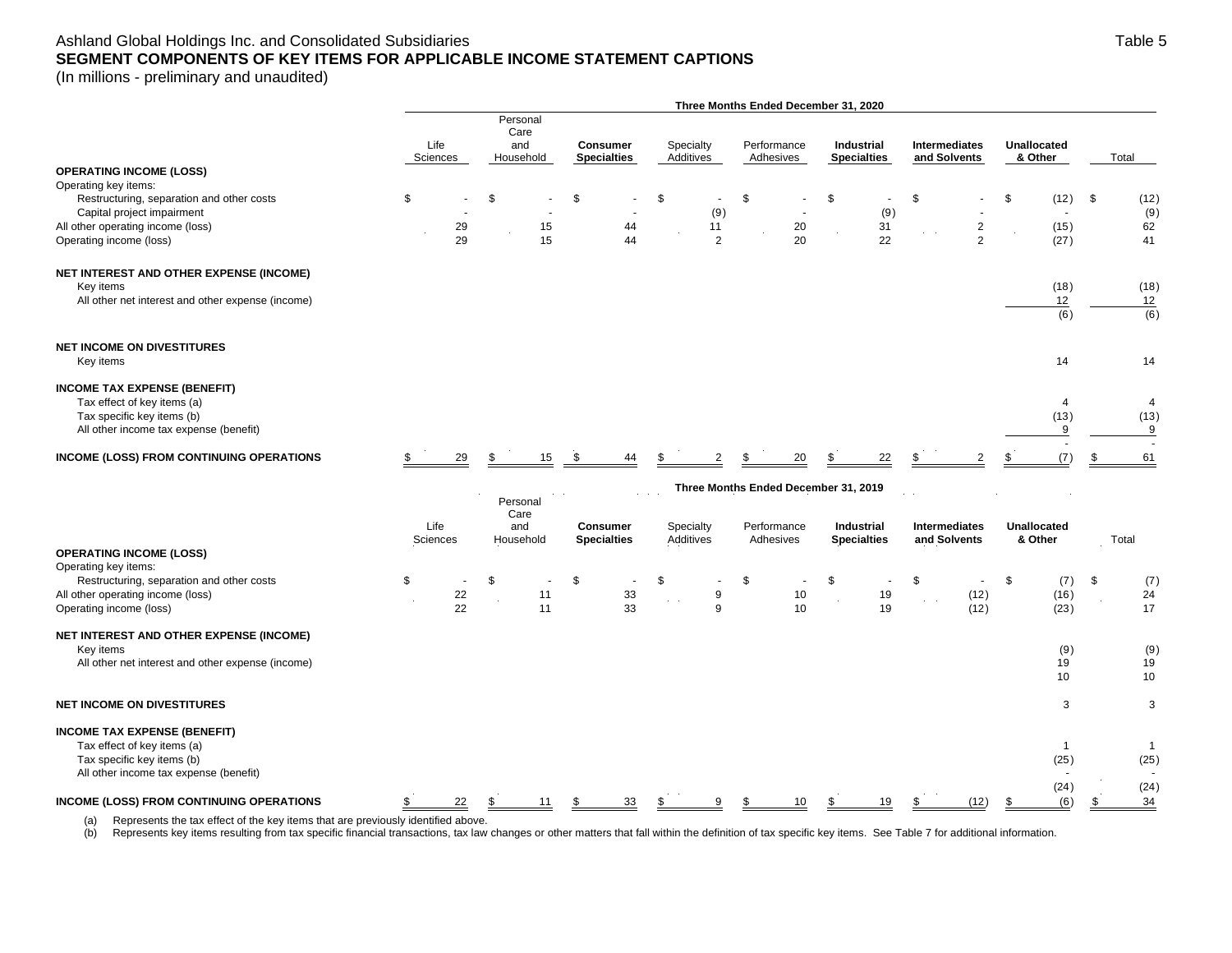## Ashland Global Holdings Inc. and Consolidated Subsidiaries **RECONCILIATION OF CERTAIN NON-GAAP DATA** (In millions - preliminary and unaudited)

|                                                                                 | Three months ended<br>December 31 |      |      |      |  |  |  |  |  |
|---------------------------------------------------------------------------------|-----------------------------------|------|------|------|--|--|--|--|--|
| Free cash flows (a)                                                             |                                   | 2020 | 2019 |      |  |  |  |  |  |
| Total cash flows provided by operating activities from<br>continuing operations | \$                                | 106  |      | (34) |  |  |  |  |  |
| Adjustments:<br>Additions to property, plant and equipment                      |                                   | (30) |      | (29) |  |  |  |  |  |
| Free cash flows (a) (b)                                                         |                                   | 76   |      | (63) |  |  |  |  |  |

(a) Free cash flow is defined as cash flows provided (used) by operating activities less additions to property, plant and equipment and other items Ashland has deemed nonoperational (if applicable).

(b) Includes \$14 million and \$6 million of restructuring payments for the three months ended December 31, 2020 and 2019, respectively.

|                                           |      | Three months ended<br>December 31 |      |
|-------------------------------------------|------|-----------------------------------|------|
| <b>Adjusted operating income</b>          | 2020 |                                   | 2019 |
| Operating income (as reported)            | 41   |                                   |      |
| Key items, before tax:                    |      |                                   |      |
| Restructuring, separation and other costs | 12   |                                   |      |
| Capital project impairment                |      | a                                 |      |
| Adjusted operating income (non-GAAP)      | 62   |                                   | 24   |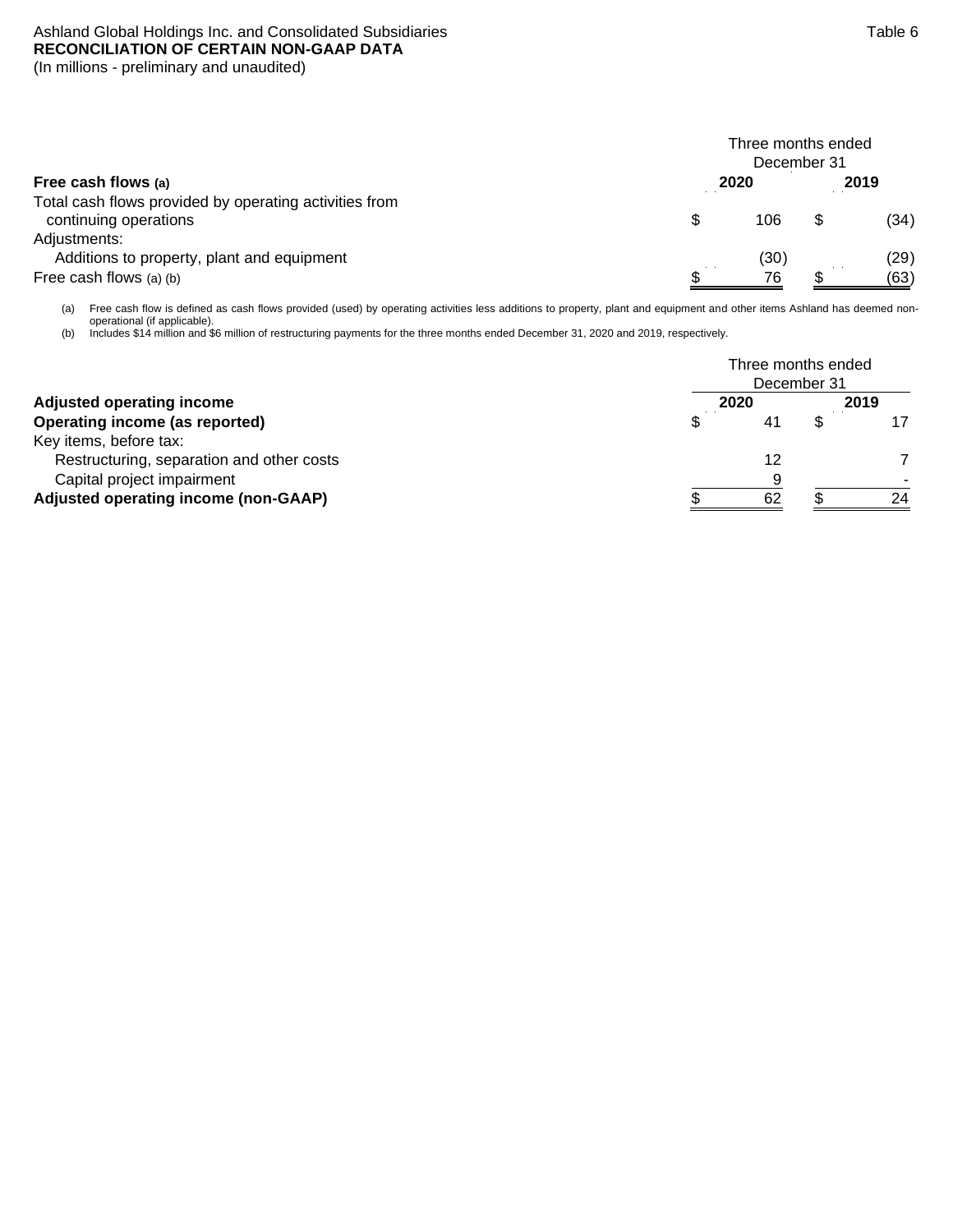#### Ashland Global Holdings Inc. and Consolidated Subsidiaries Table 7 and Consolidated Subsidiaries **RECONCILIATION OF CERTAIN NON-GAAP DATA**  (In millions except per share data - preliminary and unaudited)

|                                                                                                                                                                                                                                                                                        | Three months ended<br>December 31 |      |    |                |
|----------------------------------------------------------------------------------------------------------------------------------------------------------------------------------------------------------------------------------------------------------------------------------------|-----------------------------------|------|----|----------------|
|                                                                                                                                                                                                                                                                                        |                                   | 2020 |    | 2019           |
| Income from continuing operations (as reported)<br>Restructuring, separation and other costs<br>Capital project impairment<br>Unrealized gain on securities<br>Net gain on acquisitions and divestitures<br>Restructuring and separation activity<br>Other tax reform related activity | \$                                | 61   | \$ | 34             |
| Key items, before tax:                                                                                                                                                                                                                                                                 |                                   |      |    |                |
|                                                                                                                                                                                                                                                                                        |                                   | 12   |    | $\overline{7}$ |
|                                                                                                                                                                                                                                                                                        |                                   | 9    |    |                |
|                                                                                                                                                                                                                                                                                        |                                   | (18) |    | (9)            |
|                                                                                                                                                                                                                                                                                        |                                   | (14) |    |                |
| Key items, before tax                                                                                                                                                                                                                                                                  |                                   | (11) |    | (2)            |
| Tax effect of key items (a)                                                                                                                                                                                                                                                            |                                   |      |    |                |
| Key items, after tax                                                                                                                                                                                                                                                                   |                                   | (7)  |    | (1)            |
| Tax specific key items:                                                                                                                                                                                                                                                                |                                   |      |    |                |
|                                                                                                                                                                                                                                                                                        |                                   | (13) |    |                |
|                                                                                                                                                                                                                                                                                        |                                   |      |    | (25)           |
| Tax specific key items (b)                                                                                                                                                                                                                                                             |                                   | (13) |    | (25)           |
| Total key items                                                                                                                                                                                                                                                                        |                                   | (20) |    | (26)           |
| Adjusted income from continuing operations (non-GAAP)                                                                                                                                                                                                                                  |                                   | 41   |    |                |
| Amortization expense adjustment (net of tax) (c)                                                                                                                                                                                                                                       |                                   |      |    | 17             |
| Adjusted income from continuing operations (non-GAAP) excluding intangibles amortization expense                                                                                                                                                                                       |                                   | 58   |    | 25             |

(a) Represents the tax effect of the key items that are previously identified above.<br>(b) Represents key items resulting from tax specific financial transactions, tax la

Represents key items resulting from tax specific financial transactions, tax law changes or other matters that fall within the definition of tax specific key items. These tax specific key items included the following:

- Restructuring and separation activity: Includes the impact from company-wide restructuring activities. These adjustments related to various tax impacts including state tax costs, foreign tax costs and other tax account adjustments.

- Other tax reform: Includes the impact of other items related to the Tax Act and other tax law changes enacted during 2020.

(c) Amortization expense adjustment (net of tax) tax rates were 21% and 20% for the three months ended December 31, 2020 and 2019, respectively.